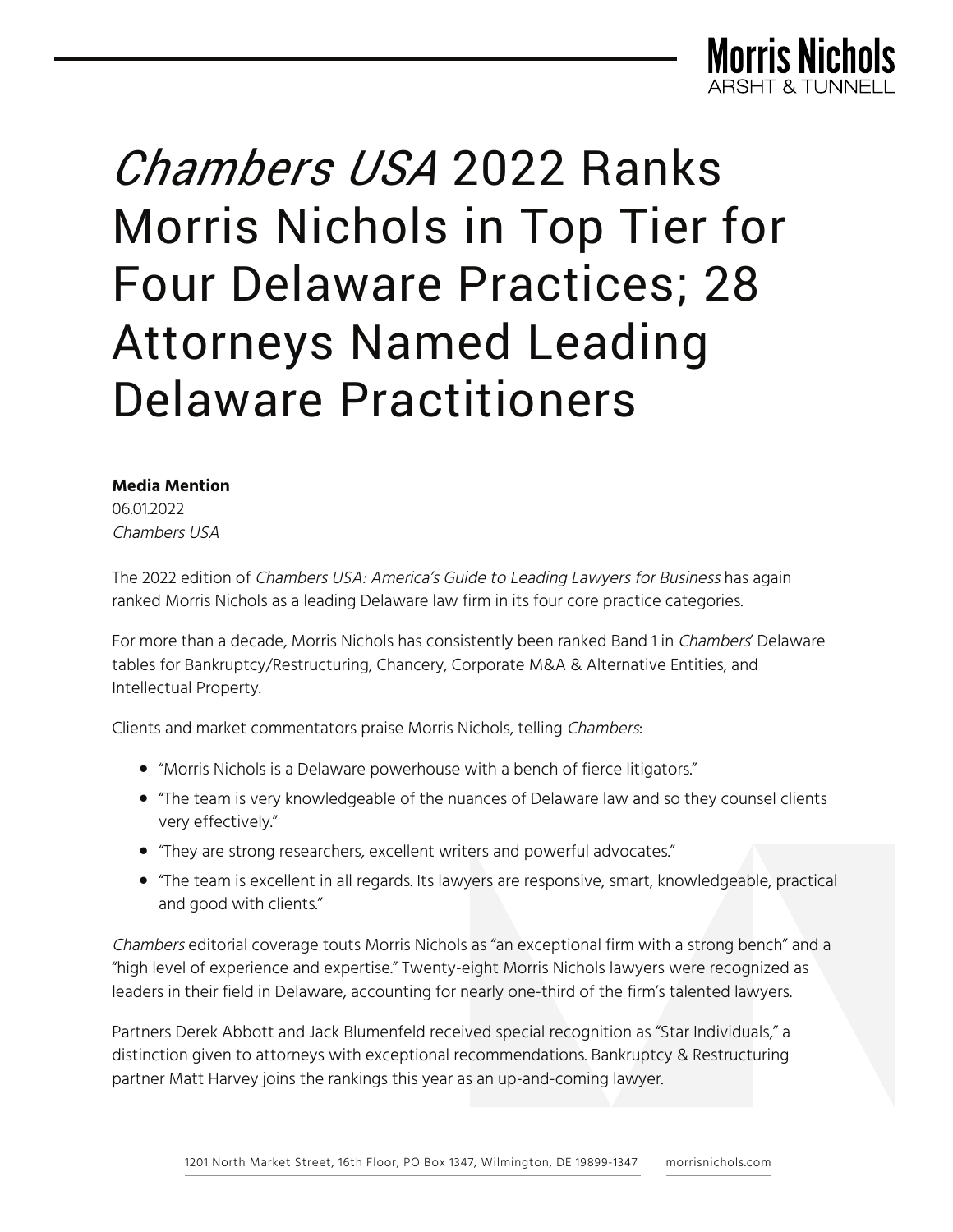

## MORRIS NICHOLS ATTORNEYS IN CHAMBERS USA BY PRACTICE AREA:

#### **Bankruptcy/Restructuring**

- Derek C. Abbott
- Robert J. Dehney
- Matthew B. Harvey
- Curtis S. Miller
- Andrew R. Remming
- Eric D. Schwartz

#### **Chancery**

- Jon E. Abramczyk
- Mark Hurd
- William M. Lafferty
- Mac Measley
- Kenneth J. Nachbar
- Judson Scaggs, Jr.
- David J. Teklits
- Susan Wood Waesco

#### **Corporate/M&A & Alternative Entities**

- Tarik J. Haskins
- Louis G. Hering
- Melissa A. DiVincenzo
- Andrew M. Johnston
- Eric S. Klinger-Wilensky
- Patricia O. Vella
- Jeffrey R. Wolters

#### **Intellectual Property**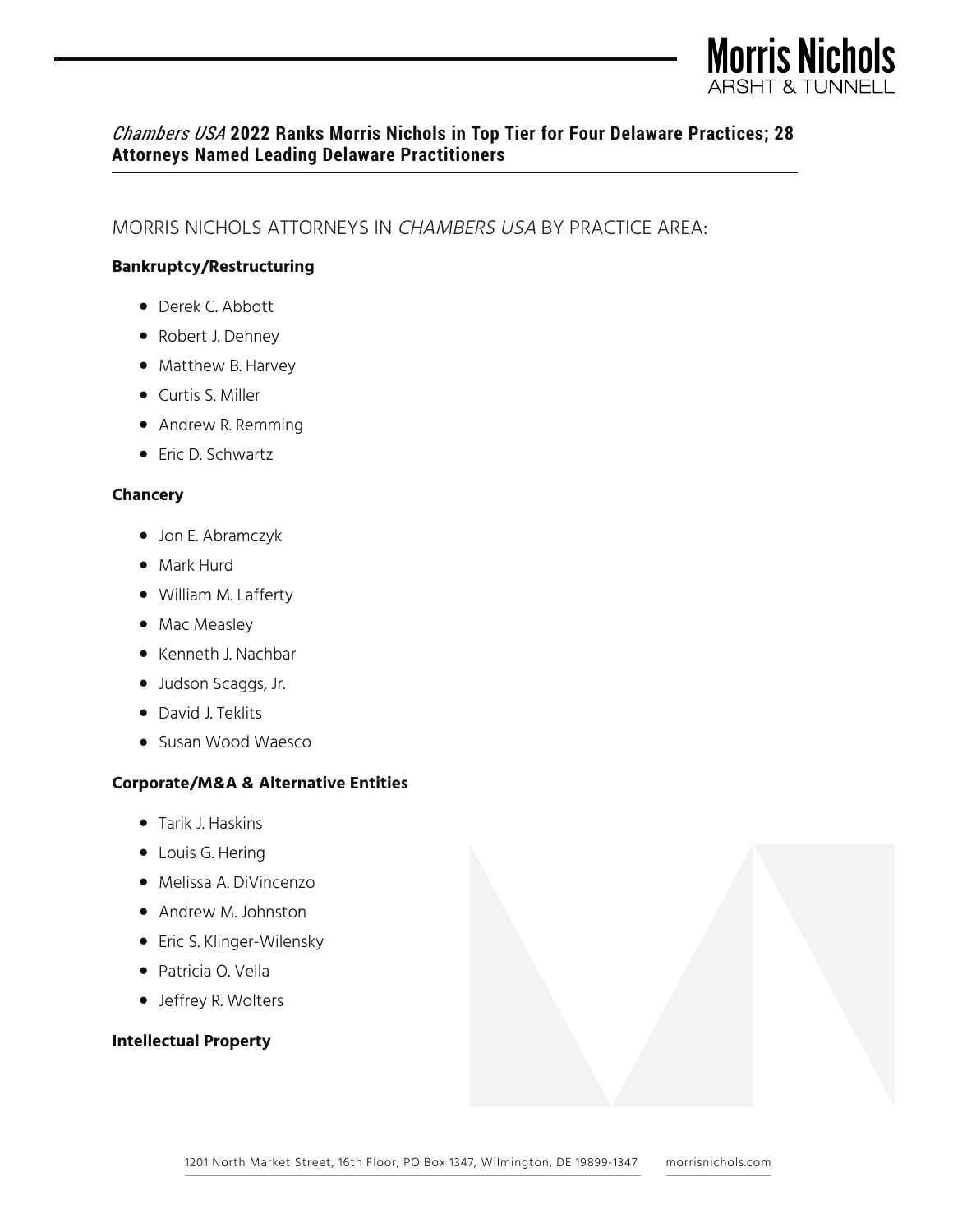

- Jack B. Blumenfeld
- Michael J. Flynn
- Karen Jacobs
- Rodger D. Smith II
- Jeremy A. Tigan
- Jennifer Ying

#### **Real Estate**

● Katherine H. Betterly

# ABOUT CHAMBERS USA

Chambers USA ranks the leading law firms and attorneys in an extensive range of practice areas throughout the United States. The rankings are based on client and peer-review interviews and research. The guide is widely referred to by industry-leading companies, organizations, and law firms.

# ABOUT MORRIS, NICHOLS, ARSHT & TUNNELL LLP

Recognized as Delaware's premier law firm, Morris Nichols handles bet-the-company, high-stakes matters in the four key areas of corporate litigation, alternative entities and corporate counseling, bankruptcy and restructuring, and intellectual property litigation. The firm is regularly involved as lead counsel or co-counsel in matters of national and international significance, as well as those affecting its immediate community. morrisnichols.com

#### **PROFESSIONALS**

Derek C. Abbott Jon E. Abramczyk Katherine H. Betterly Jack B. Blumenfeld Robert J. Dehney Melissa A. DiVincenzo Michael J. Flynn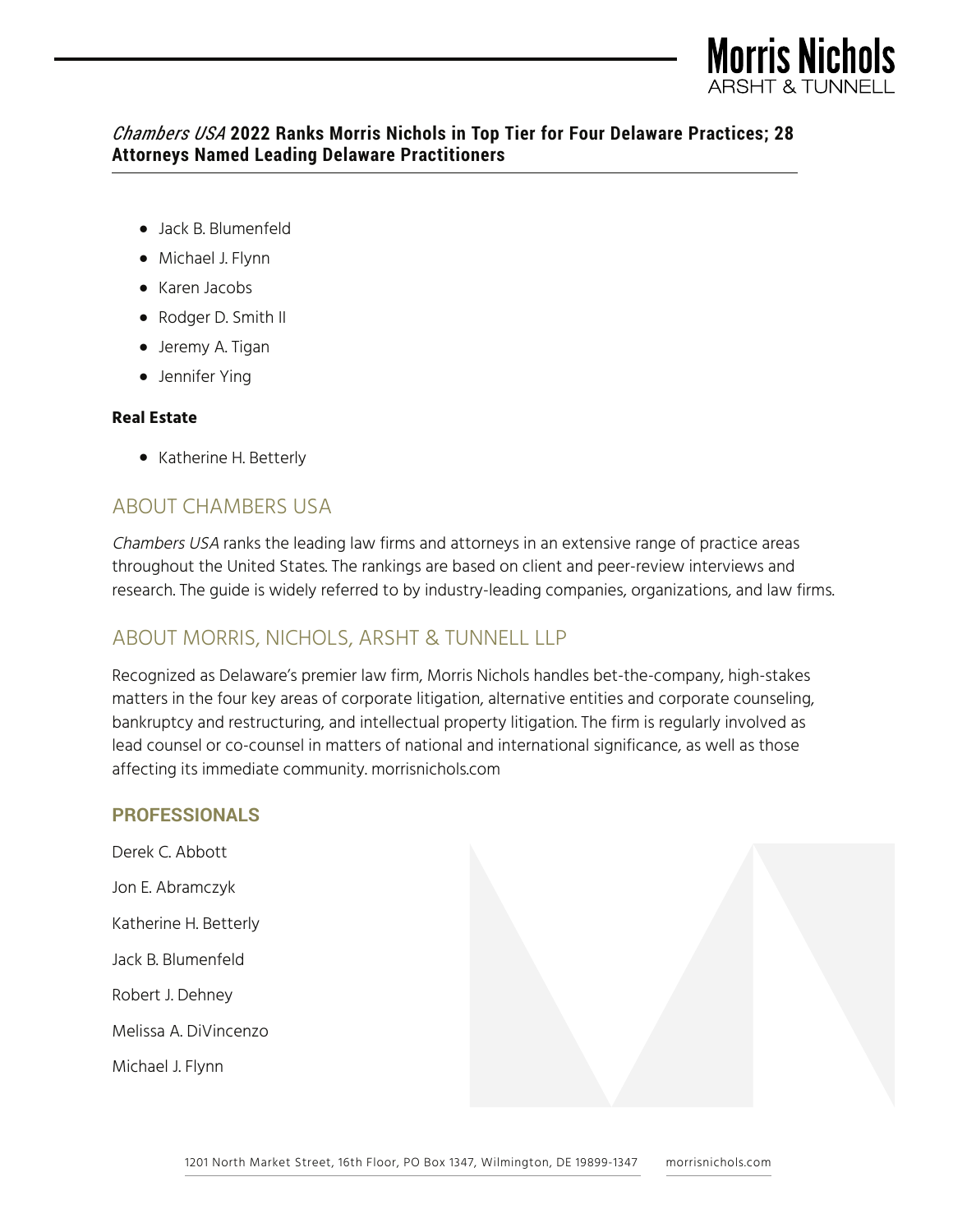

| Matthew B. Harvey             |  |
|-------------------------------|--|
| Tarik J. Haskins              |  |
| Louis G. Hering               |  |
| S. Mark Hurd                  |  |
| Karen Ann Jacobs              |  |
| Andrew M. Johnston            |  |
| Eric S. Klinger-Wilensky      |  |
| William M. Lafferty           |  |
| D. McKinley (Mac) Measley     |  |
| Curtis S. Miller              |  |
| Kenneth J. Nachbar            |  |
| Andrew R. Remming             |  |
| R. Judson Scaggs, Jr.         |  |
| Eric D. Schwartz              |  |
| Rodger D. Smith II            |  |
| David J. Teklits              |  |
| Jeremy A. Tigan               |  |
| Patricia O. Vella             |  |
| Susan W. Waesco               |  |
| Jeffrey R. Wolters            |  |
| Jennifer Ying                 |  |
| <b>PRACTICE AREAS</b>         |  |
| Alternative Entity Counseling |  |
| Bankruptcy & Restructuring    |  |
| Complex Commercial Litigation |  |
|                               |  |